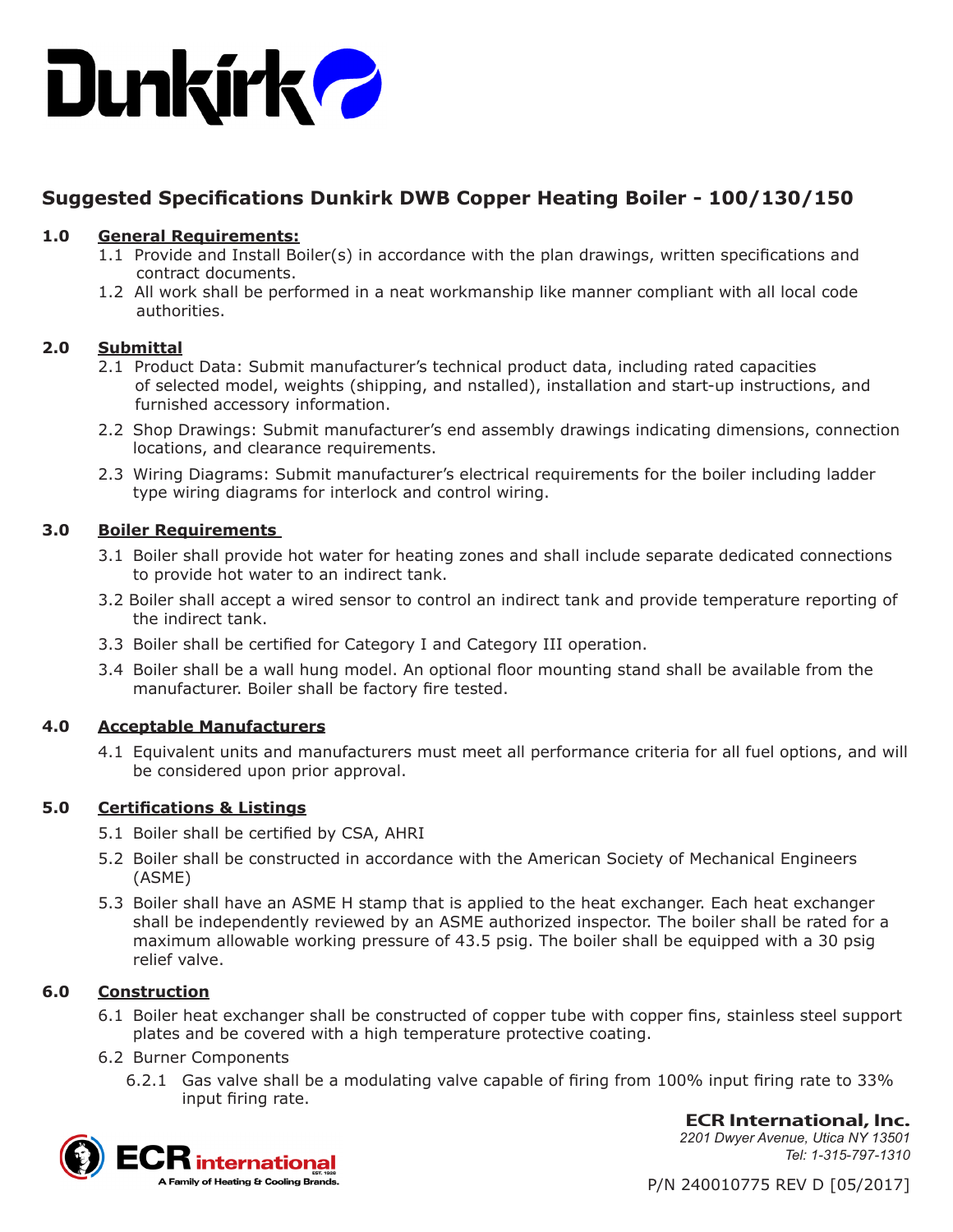

- 6.2.2 Induced draft blower shall be variable speed and controlled by a PCB that uses an air pressure transducer to vary the induced blower speed.
- 6.2.3 Burners and manifold shall be constructed of stainless steel.
- 6.2.4 Ignition system shall be direct spark single rod flame sensing.
- 6.2.5 Boiler shall include an automatic 3 way diverting valve to allow Domestic Hot Water Priority operation.
- 6.2.6 Boiler shall include an internal factory installed and wired circulator pump.

#### **7.0 Control System**

- 7.1 Control system shall be PCB integral controller with an LCD digital display that also includes graphical interface.
	- Control will sense supply water temperature and adjust firing rate of the boiler to deliver amount of heat needed.
	- Control will sense and display supply water temperature and indicate by icon when boiler is in central heating or domestic water mode.
	- Control shall display the temperature of the indirect tank when used.
	- Control can accept wired Outdoor Air sensor and have field selectable reset curves.
	- Control shall continuously monitor boiler during operation and standby modes. Control shall operate in such a manner to receive input data from dual temperature sensor, air pressure transducer, and outdoor air temperature sensors when used to adjust the modulation rate accordingly.
	- Control can power and accept input from field supplied LWCO device.

#### **8.0 Combustion Air And Flue Vent Exhaust**

- 8.1 Boiler shall be either Category I or Category III vented with materials compatible with those standards, and installed as per the manufacturer's written instruction, plan drawings and all applicable code authorities.
- 8.2 The flue gas exhaust shall connect directly to the boiler at the location labeled.
- 8.3 For Category III applications boiler shall be capable of venting 65 ft equivalent length in 3" stainless pipe.



**ECR International, Inc.** *2201 Dwyer Avenue, Utica NY 13501 Tel: 1-315-797-1310*

P/N 240010775 REV D, [05/2017]